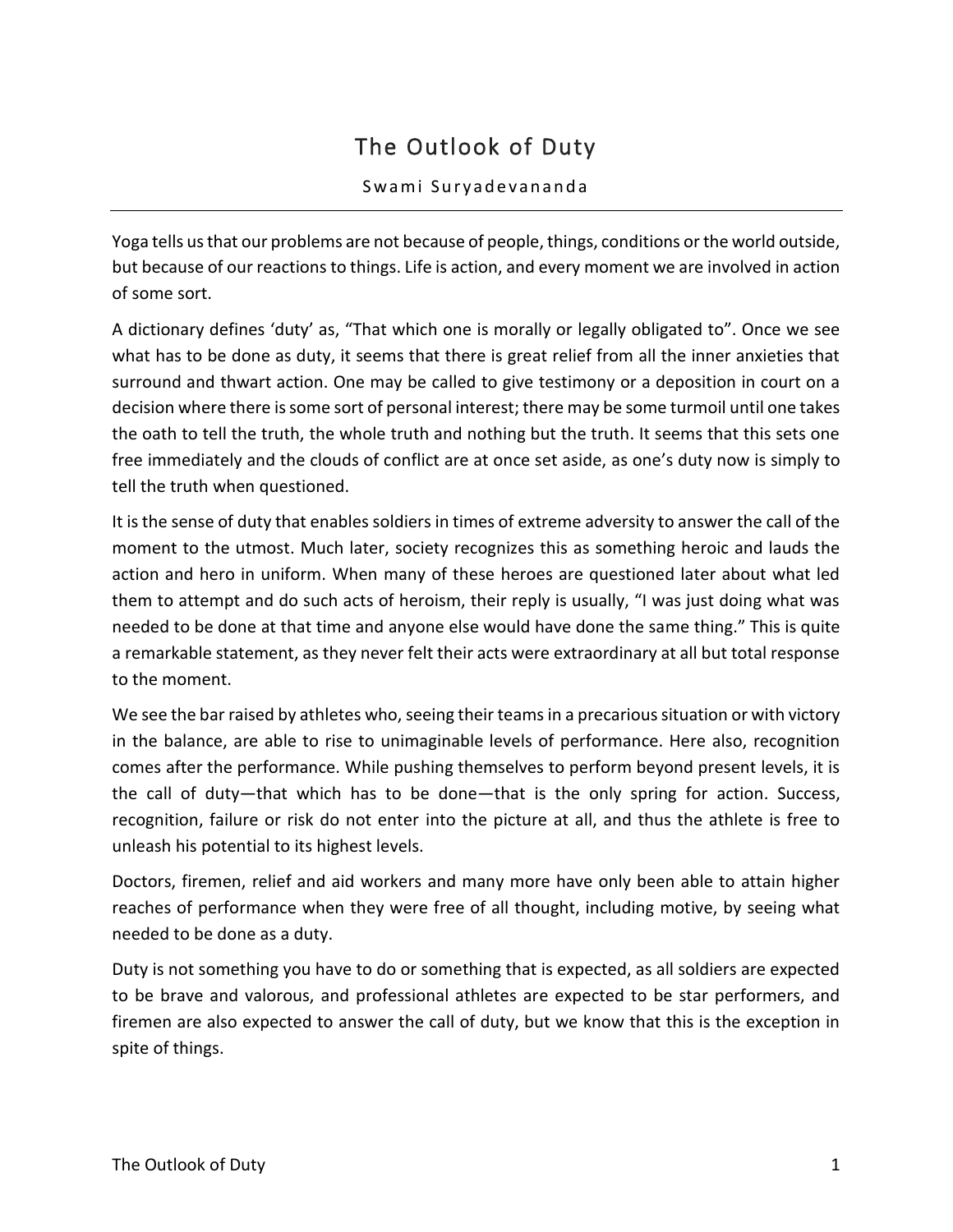Expectations or obligations have nothing to do with stellar levels of performance, as it is always the individual who responds totally to the present, free of all expectations including selfexpectations when greatness is realized. Greatness cannot be sought; it comes when there is no seeking, when there is just total response to the need of the moment. Expectations mostly deliver mediocrity at best, as the motivation is external and not a need felt by oneself—in every cell of one's being—to respond. When this deep need is felt, the whole being responds, and endless resources of energy and ability are made instantly available to meet the need. Note, that it is not the need of the person—but the need of the situation.

Duty is not a mechanical process of blind response where one becomes hard, so to say, and does something in a cold manner by numbing out his or her feelings at the moment. No calculation or adjustment is possible when responding as duty—you just do what needs to be done. If we are sitting in the basement of some old building and the roof starts to crumble, it is the immediate response of those who are able to free themselves from concern about personal safety who alone can do what is best for the situation— "this has to be done". There is never any warming up to get the adrenaline flowing or psyching up to gather the rays in total response, and it is not a blind response either as it seems to happen with tremendous precision—a level probably not possible under optimal conditions.

When you introduce 'optimal conditions', all the excess baggage and its strings of motive and agenda bog one down instantly. Optimal conditions are not conducive to peak performance. It has always been total disregard for oneself or motive that has allowed the soul to rise into action and draw instantly from deeper reservoirs of energy for what has to be done. Optimal conditions make one lethargic, weak and mediocre at best.

The security of comfort is a blanket of weakness. All who have achieved the high peaks in any field have exerted without fanfare or personal regard. Recognition in all its forms catches up to one later, but the steady over-performer sees this as a trap to be carefully avoided. He knows very well that reaching heights is impossible because of any demands or expectations of others and that the entire being will need to rise again—because it needs to happen.

These super heroes are super not so much because of what they do but the unique way in which they respond—totally. All of them rise into action to do what needs to be done. You cannot classify them as introverts or extroverts—they are in a class by themselves. The call to do what needs to be done is felt in their entire being, and every cell answers this call at the same time. Duty sets them free—free from expectations, motives, agenda or personal concern—and greatness greets them warmly as they respond.

Responses are not answers to the situation but part of the situation. The left leg buckles and one is about to fall—the hands immediately protect one from the danger of falling. Total response is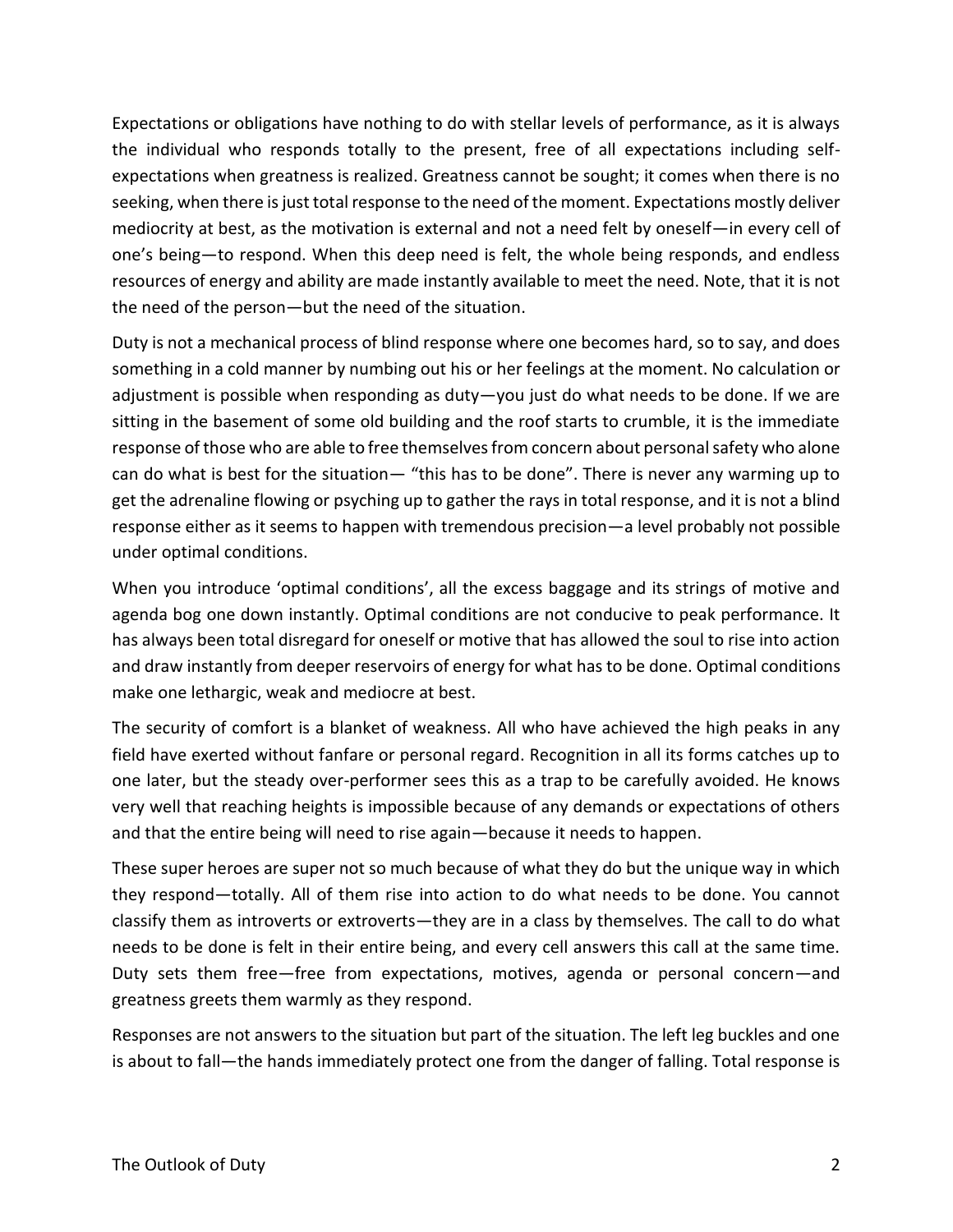only possible when you are one with the situation. That which raises the stakes has to answer its own call.

When you have a difficult problem to solve, a way is seen when one sees *from within* the problem itself. When we misplace or lose something, all the frantic searching seems to stir the mind into further anxiety, but a little relaxation and reentry into the situation mentally will instantly reveal the otherwise unobvious.

The outlook of duty is not for situations of eminent danger or challenge but can be a vision of life. The Bhagavad Gita tells us that we only have the right to duty, never to the fruits thereof. Here is a master key which instantly liberates one from the excess weight that thwarts performance by weaknesses of all sorts and floods one with all that is needed—that which needs to be done—not that which 'I' must do. This 'I' can only bumble and falter in pitiable attempts which can never reach the higher rungs of the ladder.

Duty as the way to live is doing what needs to be done in each moment—without all that hinders, weakens, and thereby loses opportunity upon opportunity—waiting for the right conditions. The outlook of duty is the right condition from which any peak can be scaled—if you only will. It is not some macho outlook of 'tough men' but, on the contrary, requires an absence of selfconcern—which is humility—and the spontaneous embrace of the situation at hand, rising supremely in answer.

Duty is the true response to life and this truth sets you free instantly. In duty, there is no longer a shrewd, calculating and utterly petty 'me or mine first', as these do not exist in any situation. 'I' and 'me' are mines in the mind that explode on contact. When the field of action is free of mines of selfishness, the field is wide open and what needs to happen can happen.

Great strength is released to those who feel one with all situations and can respond as an integral part of the situation from moment to moment. You can never achieve any level of greatness from outside things—you have to get down and dirty as they say—get into the thick of things. The thick of things rises with answers and solutions that come through you. It is said that the solution always rides on the belly of the problem—close to the ground. When you are one with pain, there is no difficulty. It is the same when one is in freezing cold—it is miserable as long as you fight it. Once you let the anxiety drop, everything seems quite tolerant, even enjoyable.

We have somehow come to believe and feel that having the 'me' in the equation of action is the only way to make sure 'my' interests are best taken care off. This is a fallacy—just not true! The reverse is what works best. Learning to do what needs to be done in every situation—whether it be at home, school, work or in meditation—allows one to give oneself totally to the task. Carrots have never enticed greatness, as the motivation is external. For total response, one has to be one with the situation where there is neither external nor internal, the situation or 'me'. Something needs to be done—do it.